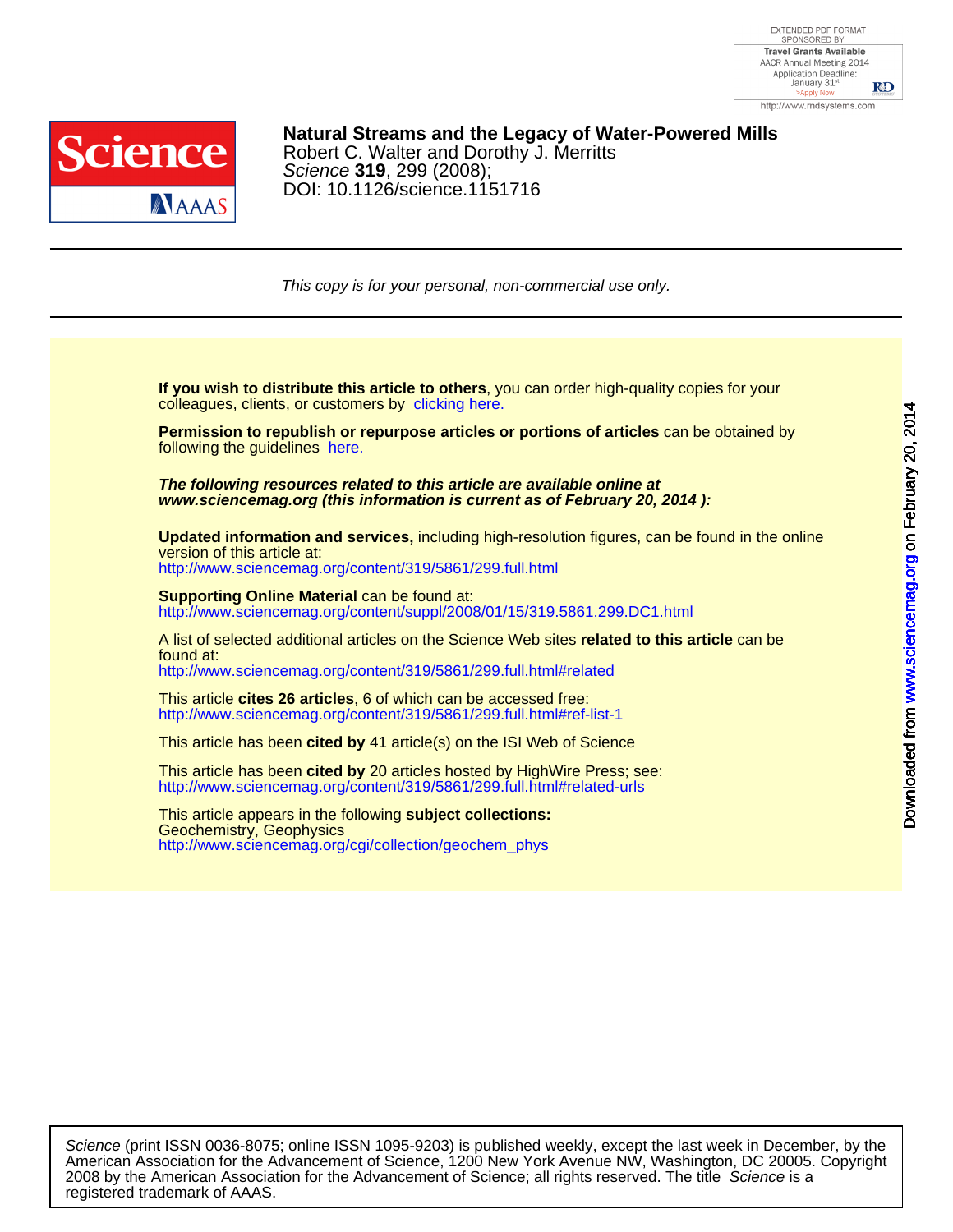RESEARCH ARTICLES

- 9. P. Lee, N. Nagaosa, X.-G. Wen, Rev. Mod. Phys. 78, 17 (2006).
- 10. G. Burkard, D. Loss, D. P. DiVincenzo, Phys. Rev. B 59, 2070 (1999).
- 11. I. R. Petta et al., Science 309, 2180 (2005).
- 12. A. M. Rey, V. Gritsev, I. Bloch, E. Demler, M. D. Lukin, Phys. Rev. Lett. 99, 140601 (2007).
- 13. H. J. Briegel, R. Raussendorf, Phys. Rev. Lett. 86, 910 (2001).
- 14. A. Kitaev, Ann. Phys. 321, 2 (2006).
- 15. L.-M. Duan, E. Demler, M. D. Lukin, Phys. Rev. Lett. 91, 090402 (2003).
- 16. L. Santos et al., Phys. Rev. Lett. 93, 030601 (2004).
- 17. M. Lewenstein et al., Adv. Phys. 56, 243 (2007).
- 18. K. Eckert, L. Zawitkowski, M. J. Leskinen, A. Sanpera, M. Lewenstein, N. J. Phys. 9, 1 (2007).
- 19. E. Jané, G. Vidal, W. Dür, P. Zoller, J. Cirac, Quantum Inf. Comput. 3, 15 (2003).
- 20. A. Sørensen, K. Mølmer, Phys. Rev. Lett. 83, 2274 (1999).
- 21. D. Jaksch, H. J. Briegel, J. I. Cirac, C. W. Gardiner, P. Zoller, Phys. Rev. Lett. 82, 1975 (1999).
- 22. O. Mandel et al., Nature 425, 937 (2003).
- 23. M. Anderlini et al., Nature 448, 452 (2007).
- 24. L. Néel, Ann. Phys. IIe Ser. 5, 232 (1936).
- 25. J. Sebby-Strabley, M. Anderlini, P. Jessen, J. Porto, Phys. Rev. A 73, 033605 (2006).
- 26. J. Sebby-Strabley et al., Phys. Rev. Lett. 98, 200405 (2007).
- 27. S. Fölling et al., Nature 448, 1029 (2007).
- 28. For the spin states used in our experiment, the interaction energies for the different intercombinations of spins vary by only a few percent.
- 29. A. B. Kuklov, B. V. Svistunov, Phys. Rev. Lett. 90, 100401 (2003).
- 30. E. Altman, W. Hofstetter, E. Demler, M. D. Lukin, N. J. Phys. 5, 113 (2003).
- 31. Materials and methods are available as supporting material on Science Online.
- 32. E. Lieb, D. Mattis, Phys. Rev. 125, 164 (1962).
- 33. A. Widera et al., Phys. Rev. Lett. 95, 190405 (2005).
- 34. F. Gerbier, A. Widera, S. Fölling, O. Mandel, I. Bloch, Phys. Rev. A 73, 041602(R) (2006).
- 35. A. Micheli, G. K. Brennen, P. Zoller, Nat. Phys. 2, 341 (2006).
- 36. F. Alet, A. M. Walczak, M. P. A. Fisher, Physica A 369, 122 (2006).
- 37. C. F. Roos et al., Phys. Rev. Lett. 92, 220402 (2004).
- 38. C. Langer et al., Phys. Rev. Lett. 95, 060502 (2005). 39. F. Verstraete, J. I. Cirac, Phys. Rev. A 70, 060302(R)
- (2004).
- 40. We acknowledge helpful discussions with B. Paredes and funding by the Deutsche Forschungsgemeinschaft, the European Union (OLAQUI, SCALA), NSF, Air Force Office of Scientific Research (MURI, FA8655-07-1-3090), and the Packard Foundation. S.T. acknowledges financial support from the graduate class of excellence on materials with strong correlations (MATCOR).

#### Supporting Online Material

www.sciencemag.org/cgi/content/full/1150841/DC1 SOM Text Figs. S1 and S2 References and Notes

21 September 2007; accepted 6 December 2007 Published online 20 December 2007; 10.1126/science.1150841 Include this information when citing this paper.

# Natural Streams and the Legacy of Water-Powered Mills

### Robert C. Walter\*† and Dorothy J. Merritts\*†

Gravel-bedded streams are thought to have a characteristic meandering form bordered by a selfformed, fine-grained floodplain. This ideal guides a multibillion-dollar stream restoration industry. We have mapped and dated many of the deposits along mid-Atlantic streams that formed the basis for this widely accepted model. These data, as well as historical maps and records, show instead that before European settlement, the streams were small anabranching channels within extensive vegetated wetlands that accumulated little sediment but stored substantial organic carbon.

Subsequently, 1 to 5 meters of slackwater sedimentation, behind tens of thousands of 17th- to 19th-century milldams, buried the presettlement wetlands with fine sediment. These findings show that most floodplains along mid-Atlantic streams are actually fill terraces, and historically incised channels are not natural archetypes for meandering streams.

The meandering gravel-bedded stream bordered by a self-formed, fine-grained flood-<br>plain emerged as the characteristic river<br>form based on nioneering studies in mid-Atlantic dered by a self-formed, fine-grained floodform based on pioneering studies in mid-Atlantic and western streams of the United States  $(1-4)$ . Today, this ideal—of alternating pools and riffles along sinuous channels with gravel point bars and fine-grained overbank floodplain deposits guides a multibillion-dollar stream restoration industry (5, 6). Many streams in the low-relief, tectonically inactive mid-Atlantic Piedmont of the United States are deeply incised, with steep eroding banks, and carry anomalously high amounts of suspended sediment (7). Fine-grained deposits bordering many eastern streams are thicker than would be expected from just their recent flood deposits (1, 3). These Holocene deposits typically form broad surfaces, referred to as the "valley

flat," that were interpreted as floodplains formed by a combination of migrating, meandering stream channels and overbank deposition of silts and clays  $(1, 3, 8)$ . The geometry of single-channel meandering streams has been viewed as the result of self-adjusting hydraulic variables in response to changing discharge and sediment load, and agriculture and urbanization have been cited widely as the causes of recent aggradation and degradation  $(1, 3, 4, 8-10)$ . This pattern of stream development and morphology has been considered as typical of streams and rivers in stable landscapes.

We observe that crests of breached, historic milldams merge with valley-flat surfaces and that most modern streams are incised deeply below this surface. This observation led us to hypothesize that a rapid, regional transformation of stream valleys had occurred in eastern North America, from widespread aggradation as a result of damming (base-level rise) to subsequent incision and bank erosion due to dam breaching (base-level fall). We propose that valley sedimentation not only resulted from accelerated hillslope erosion caused by deforestation and agricultural development  $(8, 11)$  but also was coupled with widespread valley-bottom damming for water power, after European settlement, from the late 17th century through the early 20th century. Damming was essential to the extensive trapping of sediment in broad valley flats that correspond to reservoir surfaces.

We test this hypothesis by examining the following lines of evidence: (i) historical accounts of widespread, intensive water-powered milling that impacted most first- to third-order streams in the mid-Atlantic region; (ii) historical maps showing multiple dams and ponds, and our observations in the field and from light detection and ranging (LIDAR) data of aggradation in these ponds that caused sedimentation upstream into tributaries and swales; (iii) historical, geological, and geochemical data showing rapid sedimentation in valley bottoms during the period of early land clearing; (iv) field observations and remote-sensing data, including LIDAR, showing that downstream-thickening wedges of sediment grade to milldam heights and, hence, that dams produced temporary, higher base levels; and (v) field observations and laboratory data showing that the morphologies and functions of presettlement streams were substantially different from those of modern streams. We revisited the same streams and specific reaches used in early studies that pioneered modern fluvial geomorphology, including fundamental ideas regarding meander migration, floodplain formation, hydraulic geometry, and fluvial response to land clearing. These streams include the Brandywine River (in Pennsylvania and Delaware) and Seneca Creek, Watts Branch, and Western Run (in Maryland)  $(1-4, 8, 9, 11)$ , all of which lie within the Piedmont physiographic province of the mid-Atlantic region. In all, we studied Piedmont streams in 20 watersheds throughout Pennsylvania and Maryland (drainage areas from 11 to 1230  $km^2$ ; fig. S1).

Milldam history. Dam building for water power in the eastern United States began in the

Department of Earth and Environment, Franklin and Marshall College, Post Office Box 3003, Lancaster, PA 17604–3003, USA.

<sup>\*</sup>These authors contributed equally to this work. †To whom correspondence should be addressed. E-mail: robert.walter@fandm.edu (R.C.W.); dorothy.merritts@fandm. edu (D.J.M.)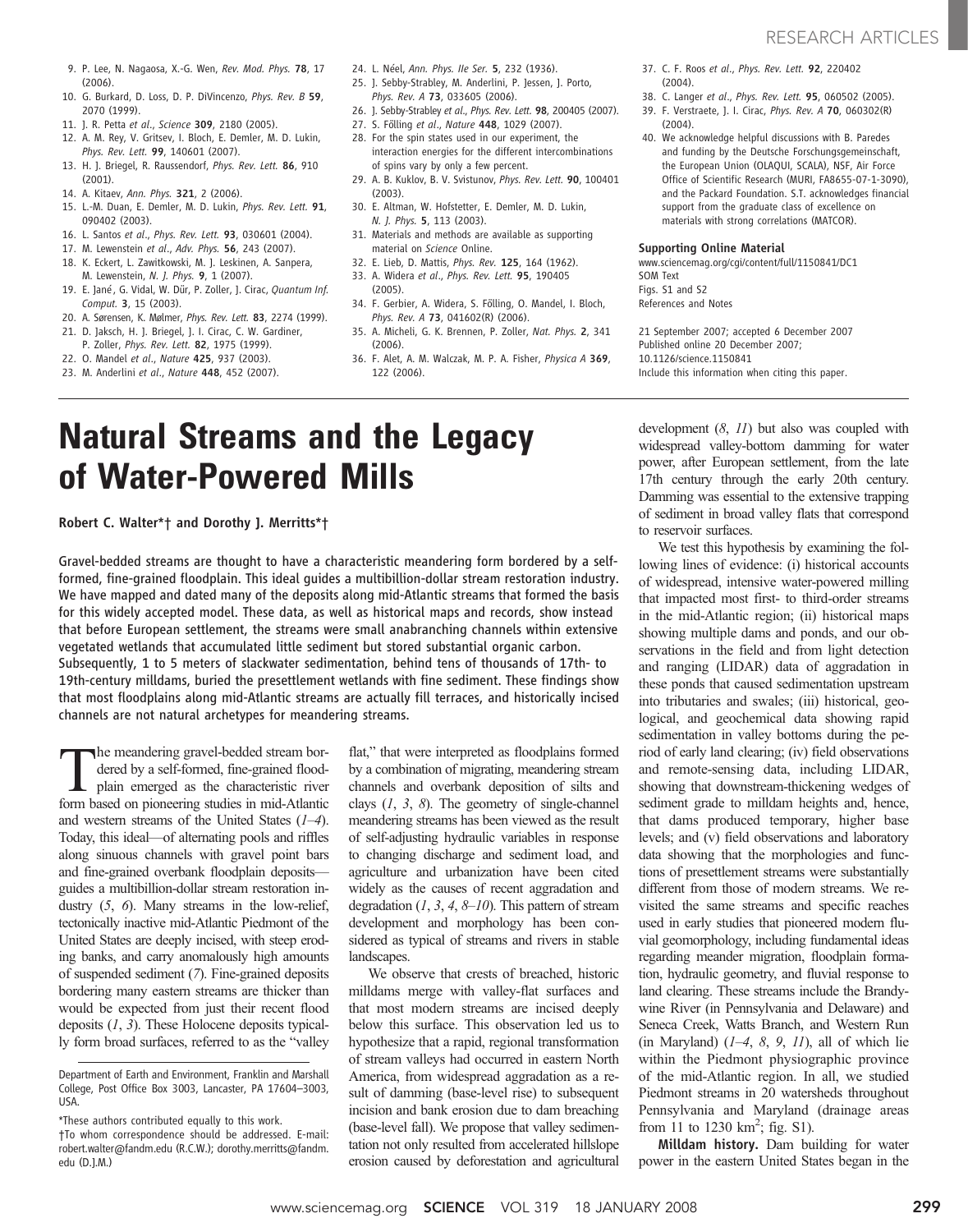## RESEARCH ARTICLES

late 1600s and persisted until the early 1900s. Dams and races that delivered water from the pond upstream of a dam were built to run iron forges, furnaces, mining operations, and—most commonly—mills; we refer to all of these waterpowered activities as milling. Before the adoption of steam engines during the late 19th century, every mill required a milldam reservoir to supply a relatively constant head and reliable supply of water. Early American settlers brought milling

technologies from Europe, where thousands of water-powered mills lined streams as early as 1100 CE (12) [see supporting online material (SOM) text, table S4, and fig. S5]. Milling intensified with economic growth in early America, and dozens of mill acts dating to the 1700s encouraged mill and dam building. Our analysis of historic records in Lancaster County, Pennsylvania, for example, indicates that peak mill development was from 1780 to 1860, but water-



Fig. 1. Density of water-powered mills along eastern U.S. streams by 1840 by county (872 county boundaries are shown for 1840). The highest densities are in the Piedmont and the Ridge-and-Valley physiographic provinces of Maryland, Pennsylvania, New York, and central New England.



Fig. 2. Historic 19th-century milldams (triangles) on Piedmont streams in York, Lancaster, and Chester counties, southeastern Pennsylvania, located from >100 large-scale township maps dating to 1876 (York), 1875 (Lancaster), and 1847 (Chester). The total number of dams shown is 1025. Main stems of Conestoga (Lancaster) and Brandywine (Chester) rivers are highlighted in dark blue.

powered milling extended from 1710 to 1940. Our county-by-county compilation of U.S. manufacturing census data reveals >65,000 waterpowered mills in 872 counties in the eastern United States by 1840 (13) (Fig. 1). Waterpowered milling was especially intensive in the mid-Atlantic Piedmont region along and west of the fall line, where stream gradients are conducive to milldam construction and shipping ports of the Coastal Plain are in close proximity (e.g., Wilmington, Delaware; Philadelphia, Pennsylvania; and Baltimore, Maryland). The Piedmont provided the bulk of manufacturing and agricultural goods to port cities and a large portion of the wheat and flour for mid-Atlantic shipping (14, 15).

Historic maps show locations of mill buildings, millponds, and races dating to early American history, and historic photos of dams date to the late 19th century. Lancaster, York, and Chester counties, Pennsylvania, have largescale mid- to late 19th-century historic maps from which we located 1025 milldams (Fig. 2), which is similar to the number of mills recorded in the 1840 U.S. manufacturing census. From county historical societies and the Pennsylvania commonwealth's inventory of dams, we acquired photographs and records of hundreds of historic milldams. The Pennsylvania Department of Environmental Protection (PA DEP) has an inventory of about 8400 dams in the commonwealth, of which 4100 are breached, and estimates that 8000 to 10,000 more might exist  $(16)$ . These estimates result in an average density of 0.14 to 0.15 dams per  $km<sup>2</sup>$  for the commonwealth of Pennsylvania. The possibility of 16,000 to 18,000 dams in Pennsylvania is consistent with the  $~10,000$  mills listed for Pennsylvania in the 1840 U.S. manufacturing census, considering that mill and dam building continued throughout the 19th century. In Chester County, Pennsylvania, for example, which includes much of the drainage area of the Brandywine River, the 1840 U.S. manufacturing census lists 379 water-powered operations, and our examination of historic maps from the 1840s to the 1860s revealed at least 377 dams. The Brandywine Valley contained "the most notable concentration of mill industries in the colonies," with 60 paper mills alone in 1797 (17). Using 1840-era county boundaries, we calculate a density of 0.19 milldams per  $km^2$  in Chester County, which is only slightly greater than the density of water-powered mills in other Piedmont counties of Pennsylvania, Maryland, and Virginia calculated from the 1840 U.S. manufacturing census data.

Our field observations and LIDAR analysis  $(n > 200$  millpond reaches) for the Conestoga, Brandywine, and Codorus Rivers (among others) in Pennsylvania, and for Western Run, Seneca Creek, Watts Branch, and the Monocacy River in Maryland (figs. S1 to S4), demonstrate a series of aggradational wedges of fine-grained sediment that thins and extends upstream of dams on all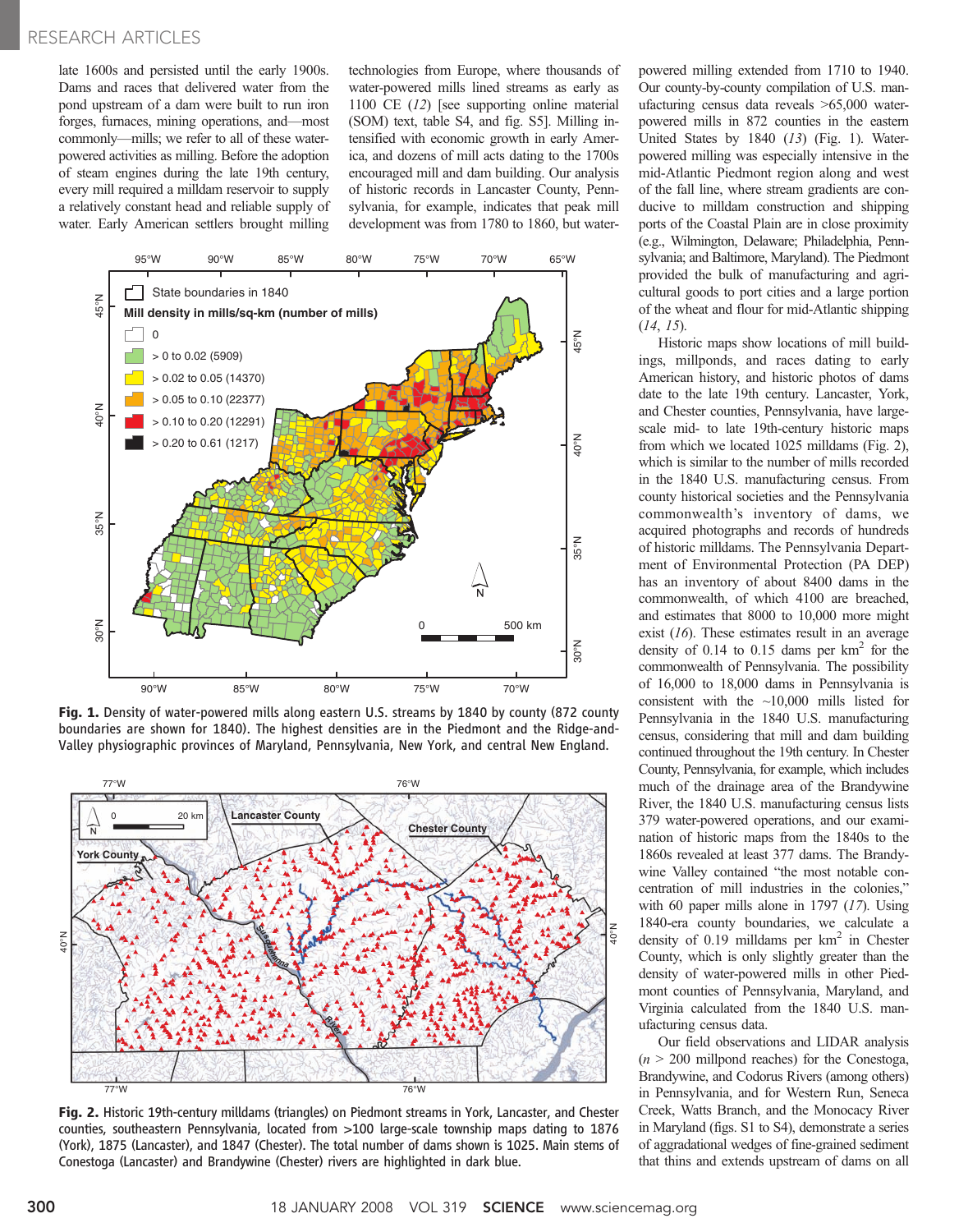of these streams for several kilometers. Aggradational impacts extended upstream to many undammed tributaries as well, as a result of backwater effects.

Low stream gradients (0.001 to 0.004 in the Piedmont) and low to moderate dam heights controlled milldam spacing; typically, one dam was placed every 2.4 to 5 km along the Brandywine, Conestoga, and Codorus rivers, Seneca Creek, and Western Run. Historic photos and our field observations indicate that early milldams spanned entire valley bottoms of what are now first-, second-, and third-order streams (fig. S3). Such streams comprise greater than 70% of stream length in the region, and damming them would have a substantial impact on a large portion of watersheds, including upstream tributaries. Milldam heights were generally 2.5 to 3.7 m. Direct step calculations (18) imply that flow velocity would have been reduced by as much as 60% at least 1 to 3 km upstream of milldams (flow reduction is impacted to a greater extent by higher dams and/or lower stream gradients). Our estimates of trap efficiencies  $(19)$  of  $>60\%$ for Piedmont reservoirs suggest that sedimentation rates would have been high during periods of accelerated soil erosion. Various early American mill acts that regulated the raising of dams and compensation for flooded lands, both of which were common occurrences, also indicate that milldams had well-known backwater effects on valley bottoms (see SOM text). Because of these backwater effects, later mill acts were passed to control mill crowding (17, 20) (see SOM text). Historical accounts also show that milldams altered the original stream ecology: (i) In 1731, settlers tore down a milldam on the Conestoga River because it was ruining the local fishing industry, and (ii) in 1763, a petition cited complaints regarding the abundance of milldams on the Conestoga River "as destroying the former fishery of shad, salmon, and rock fish, which were before in abundance, and the tributary streams had plenty of trout—all now gone" $(21)$ .

Stream sediments. Based on geochemical and stratigraphic analysis of sediments exposed in stream banks (~100 sites) and samples from 45 backhoe trenches and >110 hydraulic cores in adjacent fill terraces, we constructed a composite stratigraphic profile for a representative Piedmont stream (first to third order) (Fig. 3). Similar profiles have been described throughout the Piedmont, from South Carolina to Pennsylvania (8, 22–24). The bedrock (weathered) valley floor typically is overlain by: (i) a thin (<0.5-m) bed of angular to subangular quartzrich gravel; (ii) a thin (<0.5- to 1-m), dark





Fig. 3. Streams throughout the mid-Atlantic region (see also figs. S1 and S2) have similar characteristics: vertical to near-vertical banks consisting of 1 to 5 m of laminated to massive fine-grained sediment overlying a Holocene hydric soil and a basal gravel overlying bedrock. (A) Western Run, Maryland. (B) Big Spring Run, Pennsylvania. Scale bars in (A) and (B) are marked in 0.5-m increments; the banks in (A) and (B) are  $\sim$  2.2 and  $\sim$  1.4 m high, respectively. (C) Conceptual model based on composite stratigraphy from multiple sites, including stream-bank exposures, trenches, and cores.

(black, 10YR 2/1), organic-rich silt loam; and (iii) a thick (1- to 5-m) pale to yellowish brown sequence of fine sand, silt, and clay [commonly referred to as silt loam and clay loam; U.S. Department of Agriculture (USDA)/Natural Resources Conservation Service classification]. Exceptions to this typical sequence occur where stream channels were diverted along valley walls (e.g., to drain valley bottoms for agriculture) or where stream beds were mined for metal ores and gravel.

We interpret the dark, organic-rich silt loam (2 to 9% by weight total carbon in the <2.0-mm fraction) above the basal gravel as a buried hydric (wetland) soil (tables S1 and S2). Throughout the region, this hydric soil contains abundant, well-preserved woody debris, seeds, nuts, roots, algal mats, and pollen, and sometimes is a peat with mosses. At multiple sites, we observe deciduous tree stumps (which often show evidence of having been logged) rooted in this stratum and corduroy (wooden log or plank) roads upon its surface. The overlying fine-grained, pale brown sediments are lower in organic matter  $(-1)$  to  $2\%$ by weight total carbon in the <2.0-mm fraction), generally horizontally bedded, typically finely laminated, and contain rare lenses of subrounded gravels and historic artifacts that include brick fragments, cut logs and planks, and pieces of coal. Seventy radiocarbon dates from this buried wetland soil (samples of wood, leaves, or seeds) throughout Pennsylvania and Maryland yield ages ranging from 11,240 to 300 years before the present (table S3), indicating that these soils accumulated and stored organic matter throughout the Holocene epoch. We estimate that these valley-bottom wetlands were efficient carbon sinks, storing from  $2.5 \times 10^5$  to  $1.35 \times 10^6$  kg of carbon per hectare that now is buried beneath historic sediment (25).

We interpret the underlying gravels as derived from long-term  $(10^6$  to  $10^7$  years) hillslope erosion and denudation of the landscape. Many may have formed from downslope movement associated with episodic periglacial processes and tundra conditions during the late Pleistocene or earlier. The predominance of quartz, a highly resistant mineral, and the position of these colluvial gravels beneath pervasive Holocene interglacial hydric soils support this deduction.

We constrained the timing of millpond sedimentation using  $^{210}Pb$  geochronology (26) and historic documents. Analysis at two sites where historic sediment is 1 and 5 m thick indicates that secular equilibrium for <sup>210</sup>Pb is reached at a depth of 15 to 20 cm below the surface. This finding indicates that sediments near the surface were deposited by 1850 or earlier and that these slackwater reservoirs reached sediment storage capacity by at least that year (fig. S3). At multiple sites in Maryland and Pennsylvania, we observe groves of large trees estimated to be up to 150 years old on valley fill deposits. This is consistent with fossil seed and pollen evidence showing that a riparian forest became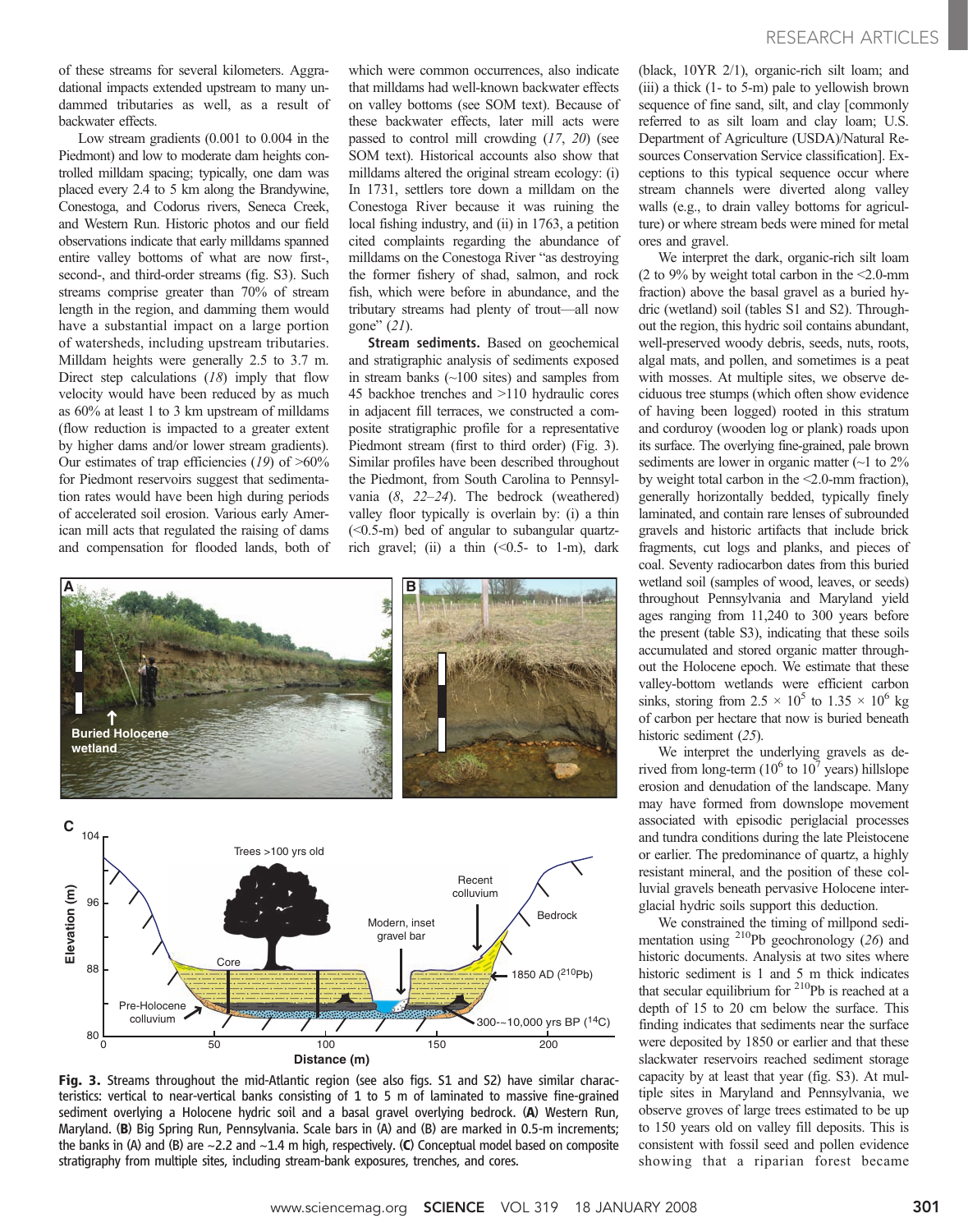established circa 1850 in an estuary fill deposit in the upper Chesapeake Bay, after peak sedimentation from the watershed occurred between 1840 and 1880 (27). Historic air photos dating to the 1930s and maps dating to the early 1800s indicate that ponds diminished in size until the mid- to late 1800s and became stable swamps

and meadows thereafter, until dam breaching and incision.

The characteristics of the presettlement sediments and organic material suggest that valley bottoms were broad, forested wetlands (alder shrub-scrub) with small, shallow  $(\leq1-m)$  anabranching and chain-of-pool streams that experienced



Fig. 4. Methods for locating dams and assessing their impact on reservoir sedimentation, subsequent channel incision, and bank erosion with high-resolution LIDAR. (A) Long profile of Little Conestoga Creek and West Branch Little Conestoga Creek extracted from LIDAR-derived DTM (digital terrain model), depicting locations of milldams (black and red vertical bars). The lower (blue) line for stream profiles approximates the water surface, whereas the upper (red) line approximates banks above streams (i.e., reservoir fill surface). Dams shown in black are still in place; those in red are breached, some only partially. The influence of dams on relative terrace height is apparent, such as at kilometer 7, where the Lake Mill dam is still in place on the Little Conestoga. The area in the dashed box is illustrated in (B) and (C). (B) Hillshade rendering of LIDAR-derived DTM clearly depicts the low-gradient relict millpond surface along the valley corridor. Note that channel incision occurs upstream of the breached dam (denoted at bottom) but not upstream of the partially breached dam ("existing dam," denoted in middle). This difference is documented in (C), which maps the height of the terrace surface above the stream water surface. Upstream of the breached dam, the terrace is up to 3.2 m above the water surface, rising upward toward the dam in the downstream direction. Upstream of the unbreached dam, the terrace height is less than 1 m. Light and dark gray contour lines in (C) are 2- and 10-m intervals, respectively.

frequent overbank flow, which is consistent with accounts by early explorers of ubiquitous swampy meadows and marshes fed by springs at the base of valley side-slopes (28). The upper surface of the dark hydric soil has low relief and typically extends across valley bottoms [see Fig. 3 and valley cross sections in  $(8, 24)$ ]. Along a rural section of Western Run northwest of Baltimore, Maryland, for example, we followed the modern deeply incised channel from one side of the valley to the other and mapped a Holocene hydric soil (buried beneath 2 m of historic sediment) for the entire distance; no buried channel deposit was encountered, and at times the hydric soil became more peaty and rested directly upon bedrock. This regional network of small streams and low, vegetated islands within the flood zone was probably impacted heavily by beaver dams and small ponds, which could explain the lack of buried stream channels at all sites observed to date (29). Plant fragments and seeds extracted from these buried hydric soils indicate obligate and facultative wetland species, including various hydrophytic trees, shrubs, sedges, rushes, and cresses. Groundwater flow throughout valley-bottom gravels would have supplied a near-continuous base flow to these wetlands.

Recent responses. In the past 100 years, many historic dams have been breached as mills were abandoned. Breaching has led to incision of streams into the milldam reservoir sediments and to locally heavy erosion of steep stream banks. High-resolution (15-cm-vertical) LIDAR data for the Conestoga River and Western Run indicate that dam height controls stream-bank height (via depth of incision) above the water surface (Fig. 4). These remote-sensing observations are consistent with our field studies, which encompass a much greater area. Fill terraces increase in height downstream toward the tops of breached dams and then drop to the level of backwater effects from the next slackwater reach downstream. By mapping channel banks on high-resolution digital orthophotos from the early 1990s to 2005 for Lancaster and York counties, Pennsylvania, we estimate that bank erosion rates are >0.2 m/year locally and at least 0.05 m/year along many stream reaches upstream of 20th-century dam breaches. In Maryland, stream cross sections monitored for 41 years in a study of meander migration and floodplain formation near the headwaters of Watts Branch, Maryland  $(2, 9)$ , are located  $\leq 1$  km upstream of a breached 19th-century dam, which was not recognized by previous workers. This dam supplied water from a millpond to Wootton's Mill, which operated until 1905 (fig. S4). Our historic research indicates that the dam breached sometime between 1905 and 1952. The higher valley-flat surfaces upstream of the dam are interpreted here as fill terraces rather than floodplains, even though they might receive occasional overbank flow. Although previous workers interpreted late 20th-century enlargement of the channel to upstream urbanization, we propose that enlargement was a natural response to dam breaching and incision.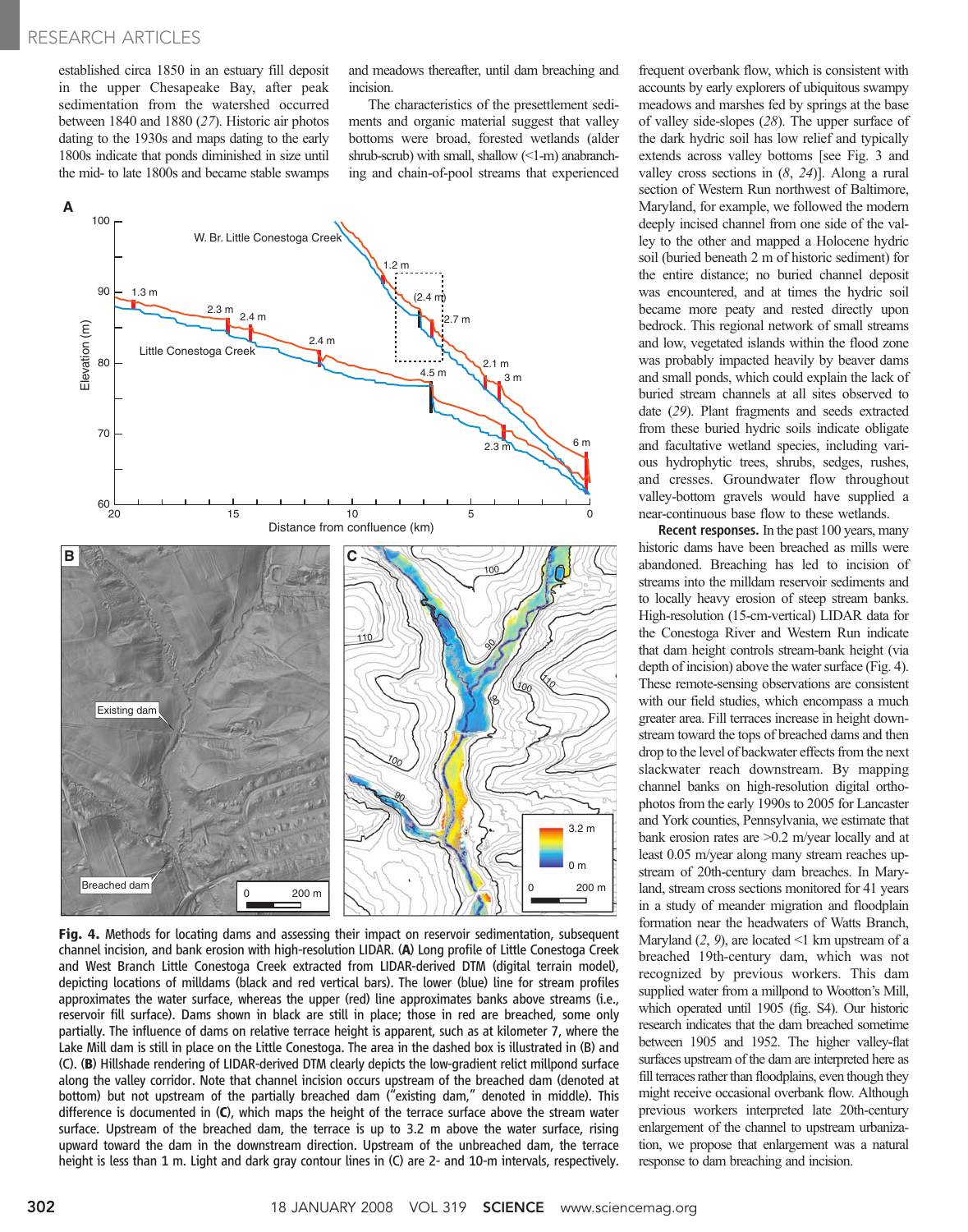Where dams are unbreached or partially breached, deep incision has not yet occurred, and streams are shallow and wide as they spill over the historic dams. In some cases, more recent dams have been constructed within incised channels near the site of older breaches; many of these second-generation dams are also breached. In Pennsylvania, these inset dams typically were constructed in the late 1800s to early 1900s.

Increasing channel width at a breached dam site on the Brandywine River during the past  $\sim$ 100 years is consistent with 671 repeat measurements of fair to excellent quality for less than bankfull discharge at the Chadds Ford U.S. Geological Survey (USGS) gage station, which is located between two closely spaced breached milldams (see SOM text). Our analysis of these data indicates that the ratio of width to discharge for a given discharge range increased from 0.4 to 0.5 between 1908 and 2007. This increase yields an estimate of at least a 10-m increase in channel width, likely resulting from bank erosion, since 1908 and is consistent with (i) our mapping of bank erosion along this reach, (ii) air photos from 1937 to the present that show channel widening, and (iii) the marked rise in suspended sediment loads recorded at this gage station from 1964 to 1978 (USGS data; see SOM text). Similarly, we calculate a power function exponent of 0.26 for the relation between width and discharge at the Chadds Ford gage station, whereas an analysis of hydraulic geometry relations in 1955 yielded an exponent of  $0.17$  (3). A 50% increase in this exponent during the past  $\sim$  50 years is consistent with channel evolution by lateral erosion and long-term widening after incision in response to dam breaching (30).

Similar to earlier studies (2, 3, 8), our measurements of sediment size indicate that modern channel-bed sediments are much coarser grained (coarse sands and gravels) than the fine sediments (mostly silt and clay and some sand) that are exposed along stream banks. We attribute this difference not to a meandering stream that deposits gravel in bars and silt and clay on floodplains during overbank flow but rather to increased flow velocities and shear stresses that accompany deep incision of streams into finegrained millpond sediment. After dam breaching, incised channels have shear stresses >5 to 10 times as high as those of presettlement streams (shear stress is proportional to water depth and slope) and, consequently, are capable of transporting Pleistocene gravels that eroded from the buried toes of hillslopes (Fig. 4). Further, bank erosion removes not only vast amounts of postsettlement alluvium but also wide areas of Holocene wetland soils and Pleistocene basal gravels that covered stream valleys in this region since the end of the last ice age.

To assess the impact of bank erosion on sediment load of the modern streams, we collected <sup>137</sup>Cs data on sediments from several southeastern Pennsylvania streams and stream banks.

Cesium-137, produced by atmospheric nuclear bomb testing, reached its peak production in 1963 and ceased in the mid-1970s with the banning of atmospheric bomb tests. This nonnatural isotope readily infiltrated surface sediments and is strongly adsorbed onto the surfaces of fine-grained soil particles (31, 32). It thus provides a metric for sediment loads and surface erosion (33). Comparison with suspended load data from gage stations indicates that 30 to 80% of suspended sediment is derived from bank erosion (25). Historic stream-bank sediments, which we measured at 15 sites, also have high levels of total carbon, nitrogen, and phosphorus, ranging from 0.5 to 3.1% (C), 400 to 2100 parts per million (N), and 340 to 958 ppm (P); thus, bank erosion is contributing to the high nutrient loads of many of these streams (25). These results are consistent with bank erosion rates and with sediment and nutrient loads measured in other watersheds in the United States and around the world (34–36).

Conclusions. We conclude that fluvial aggradation and degradation in the eastern United States were caused by human-induced baselevel changes from the following processes: (i) widespread milldam construction that inundated presettlement valleys and converted them into a series of linked slackwater ponds, coupled with deforestation and agricultural practices that increased sediment supply; (ii) sedimentation in ubiquitous millponds that gradually converted these ponds to sediment-filled reservoirs; (iii) subsequent dam breaching that resulted in channel incision through postsettlement alluvium and accelerated bank erosion by meandering streams; and (iv) the formation of an abandoned valleyflat terrace and a lower inset floodplain. This evolution explains why so many eastern streams have bankfull (discharge) heights that are much lower than actual bank heights. Assessments of bankfull discharge are crucial to estimates of flood potential and to design criteria for stream restoration.

Early workers considered western and eastern streams in the United States to have similar origins and forms [compare with plate  $2$  in  $(I)$ ]. However, western streams are in a more tectonically active region, generally have high stream gradients, and carry substantial bed-load fractions, whereas eastern Piedmont streams are in a tectonically quiescent region, have low stream gradients, and largely did not carry gravel (or even much fine sediment) during the Holocene before formation of modern incised channels. Formation of gravel bars in the wake of eroding, meandering channels, followed by overbank deposition of fine sediment, was not the natural process of floodplain formation in the eastern United States before mill damming and subsequent channel incision after dam breaching. Valley bottoms along eastern streams were characterized by laterally extensive, wetland-dominated systems of forested meadows with stable vegetated islands and multiple small channels during the

Holocene. These findings are consistent with research on streams in the Pacific Northwest, which revealed that large woody debris from forested riverine areas was critical to geomorphic processes and habitat before logging, channel clearing, and ditching during the late 1800s to early 1900s (37–39). In particular, logjams blocked channels and led to the formation of side channels and floodplain sloughs, producing multiple anabranching channels and riverine wetlands that are in stark contrast to the large, single channels that exist in these streams today.

Our results explain the unusually thick deposits of fine sediment in stream banks relative to the limited amount of modern overbank deposition  $(1, 3)$ . They also explain the lack of levees on mid-Atlantic streams  $(1)$ ; the great contrast between fine stream-bank and coarse stream-bed material; the observation that eastern (incised) streams, in comparison with western streams, change little in width as discharge increases at a station  $(3, 10)$ ; and the anomalously high suspended sediment and nutrient loads measured in Piedmont streams (7).

Postsettlement milldam construction and millpond sedimentation were rapid and pervasive. This process inundated, buried, and sequestered presettlement wetlands and altered regional stream functions probably within two generations of settlement. Our field and historical research shows that stream valleys were once lined with millponds, which then silted in to form broad, flat bottom lands. The modern, incised, meandering stream is an artifact of the rise and fall of mid-Atlantic streams in response to human manipulation of stream valleys for water power. Our results indicate that a substantial portion of modern suspended sediment and nutrient loads could be due to dam breaching and erosion of reservoir sediment, which is consistent with studies of recent dam removals elsewhere in the United States  $(40, 41)$ .

These conclusions change the interpretation of hydraulic geometry in eastern U.S. streams that is based on the archetype of an "ideal meandering river form" and imply the need to reconsider current procedures for stream restoration that rely on reference reach conditions and the assumption that eroding channel banks are natural and replenishable. The current condition of single gravel-bedded channels with high, finegrained banks and relatively dry valley-flat surfaces disconnected from groundwater is in stark contrast to the presettlement condition of swampy meadows (shrub-scrub) and shallow anabranching streams described here.

This work has implications for interpretation of alluvial sedimentation and stream channel form and evolution in Europe as well as in the United States. Tens of thousands of mills existed throughout Europe by the 18th century, and it is possible that European streams have been responding to anthropogenic base-level rise and fall for up to a millennium (SOM text and fig. S5). We propose that widespread mid- to late